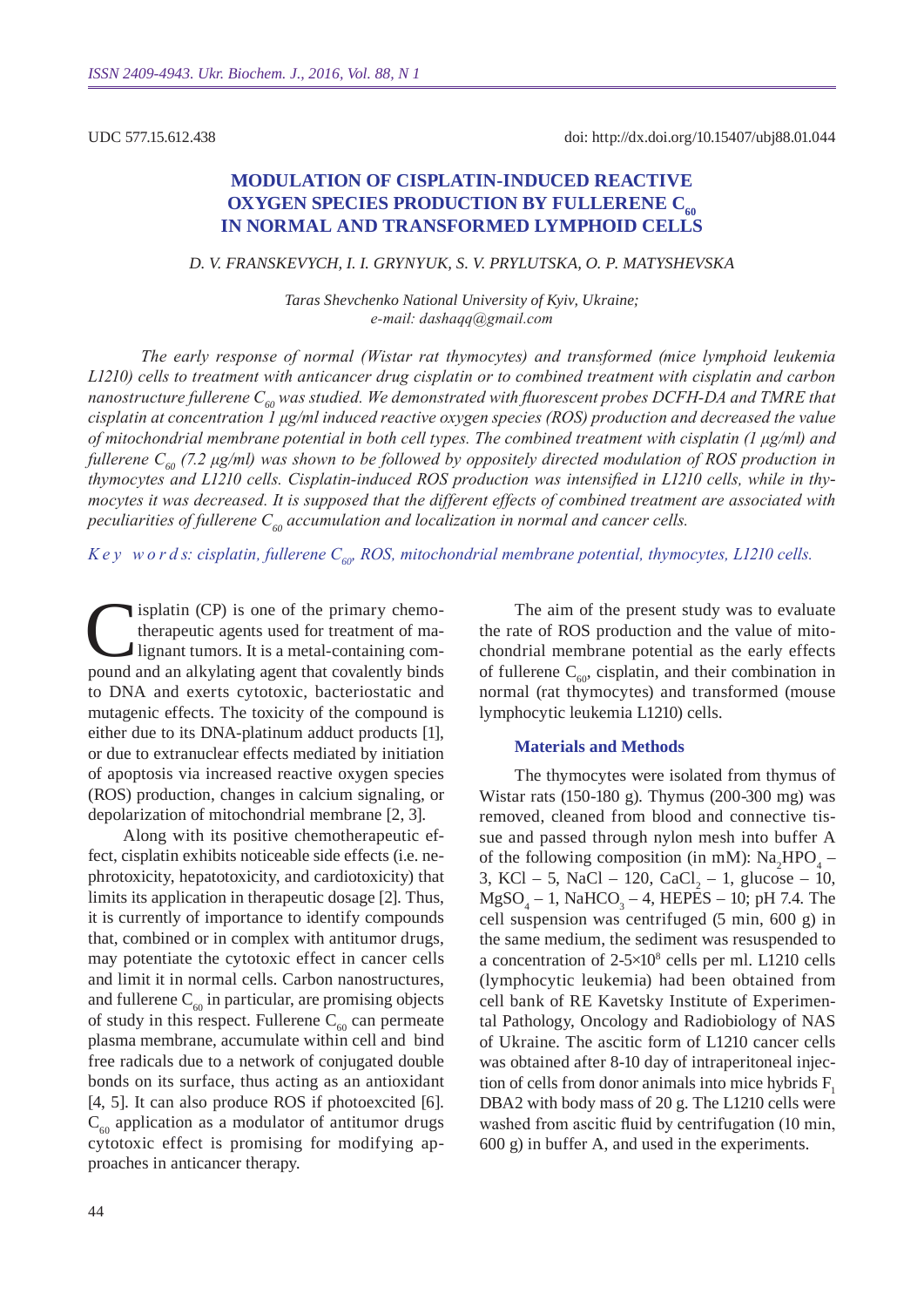The animal experiments were conducted in accordance with guidelines of the European Convention for the Protection of Vertebrate Animals used for Experimental and Other Scientific Purposes.

The cell count was performed with Biolam "LOMO" P12 in Goryaev hemocytometer with 0.4% solution of trypan blue.

Cell viability was assessed by rate of MTT reduction (3-(4,5-dimethylthiazol-2-yl)-2,5-diphenyltetrazolium bromide) [7]. The test was performed in 96-well plates, cell count per well was  $1-5\times10^{6}$ in 200 µl of RPMI medium. 20 µL of MTT solution was added to each well and incubated for 2 h at 37 °C. The plates were then centrifuged for 7 min at 600 g. Formazan sediment was dissolved with 150 µL of concentrated dimethyl sulfoxide and assayed in digital spectrometer (µQuant, BioTEK, USA) at  $\lambda$  = 570 nm. Cell viability was calculated as percentage to control.

A stable water colloid solution of pristine fullerene  $C_{60}$  was prepared in Ilmenau Technical University (Germany) [8]. The fullerene  $C_{60}$  samples used in the experiments were over 99.5% pure; the average hydrodynamic diameter of nanoparticles was 50 nm [9]. L1210 cells were preincubated with fullerene C<sub>60</sub> (7.2 µg/ml, 10<sup>-5</sup> M) for 1.5 h to load them with nanoparticles [10], and then cisplatin was added (Sigma, USA).

ROS production was measured using fluorescent probe 2′,7′-dichlorodihydrofluorescein diacetate (DCFH-DA, Sigma, USA), which was added to the cell incubation medium  $(1\times10^6 \text{ cells/ml})$  in concentration 5 μM. The probe's fluorescent signal was assayed in real time by Shimadzu RF-1501 spectrofluorometer (Japan),  $\lambda_{\text{exc}} = 480 \text{ nm}$ ,  $\lambda_{\text{em}} = 520 \text{ nm}$  [11].

Mitochondrial membrane potential was determined with fluorescent potential-sensitive probe tetramethylrhodamine ethyl ester perchlorate (TMRE, Sigma, USA). Cells suspended in buffer A (10<sup>7</sup> per ml) were loaded with the probe for 40 min at 25 °C with addition of Pluronic F-127 (0.05%) to facilitate probe dissolution in hydrophilic medium. The cells loaded with probe  $(1\times10^6$  per ml) were incubated at 25 °C. TMRE fluorescence was registered with Shimadzu RF-1501 spectrofluorometer (Japan),  $\lambda_{\text{exc}}$  = 540 nm,  $\lambda_{\text{em}}$  = 595 nm. Relative values of mitochondrial potential were determined as changes in probe fluorescence after addition of protonophore FCCP (1 µM) [12].

Data analysis was performed in MS Excel 2010. Statistical analysis of the results was done with conventional methods of variance statistics using Student's *t*-test [13].

#### **Results and Discussion**

We investigated effects of CP in various concentration on viability of L1210 leukemiс cells after 24 h incubation.

The viability of the cells after treatment with CP in concentration range from 0.1 to 10  $\mu$ g/ml decreased in dose-dependent manner (Fig. 1). Cell viability after treatment with 0.1 μg/ml of CP remained within control limits, decreased by 25% after treatment with 1 μg/ml CP, further increase of CP concentration (up to 10 mg/ml) caused more pronounced drop in the values of this parameter.

In order to study the capability of fullerene to potentiate the effects of CP in a low doses, we evaluated the relative value of mitochondrial membrane potential as an indicator of early influence of these compounds on leukemic and normal cells. We used rat thymocytes as a relative control in these model experiments to compare the effects of the compounds.

The relative values of mitochondrial potential in L1210 cells are higher than those in thymocytes, as shown on Fig. 2. These results are in good agreement with data concerning increased activity of electron-transport chain and higher hyperpolarization of mitochondrial inner membrane in cancer cells [14, 15].

The mitochondrial potential changes were comparable in both leukemia and normal lymphoid cells (approx. 50% decrease), which indicates gene-



*Fig. 1. Viability of L1210 cells after 24 h incubation with cisplatin (CP) in different concentrations,*   $(n = 6)$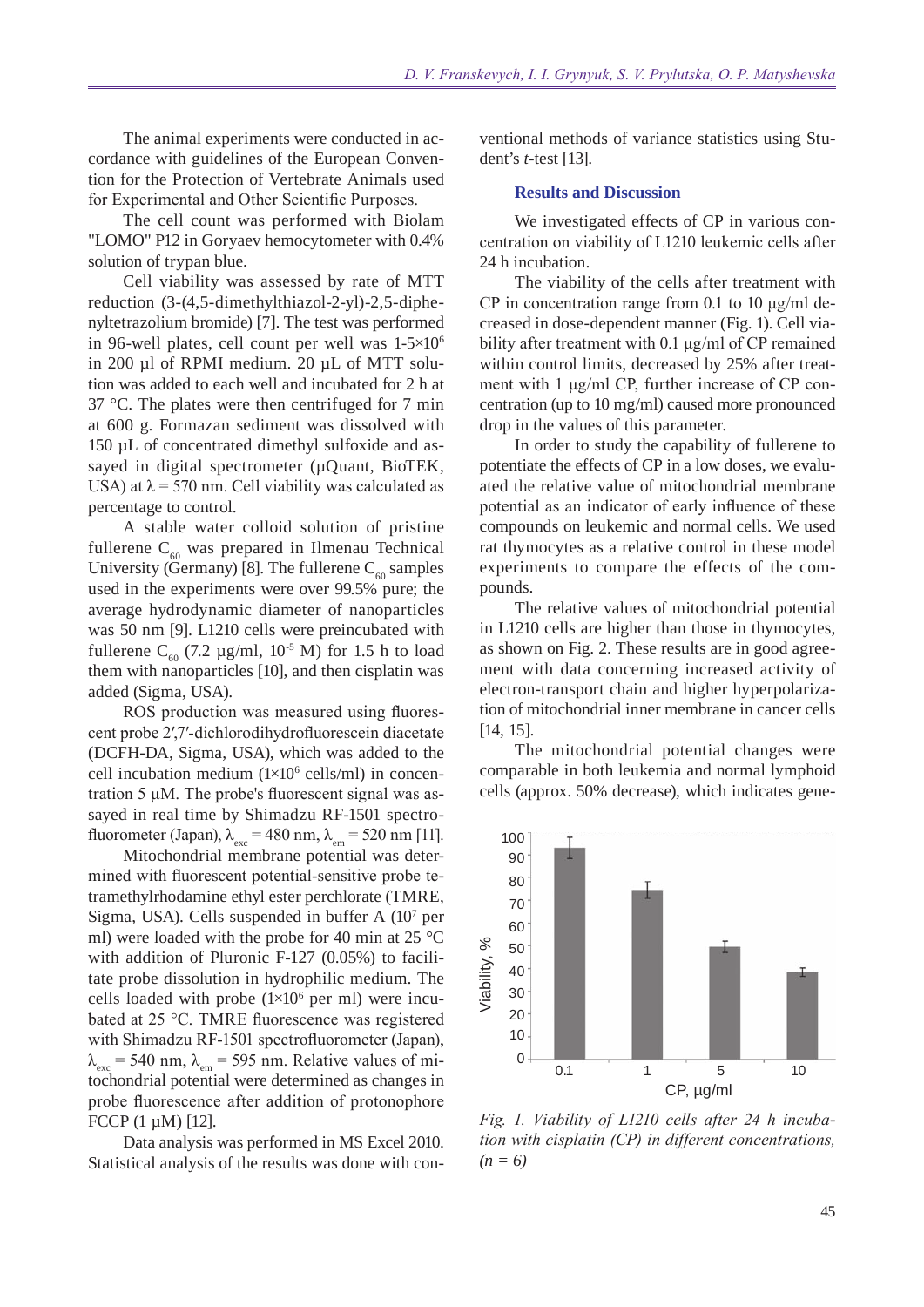

*Fig. 2. Relative value of mitochondrial membrane potential in L1210 cells and thymocytes treated with CP (1 μg/ml)* and fullerene  $C_{60}$  (7.2 μg/ml) (n = 4); \* denotes  $P \le 0.05$  in comparison to control (C)

ral cytotoxicity of antitumor drug and its potential to cause early disturbance of mitochondrial status. An unspecific induction of mitochondrial apoptotic pathway in breast cancer cells (MCF-7) as well as in non-transformed kidney cells (LLC-PK1) under effect of CP had been demonstrated in [3, 16]. The authors had demonstrated that CP induced Bax translocation to mitochondria and decreased mitochondrial membrane potential in both cell types.

We found differences in response of mitochondria in L1210 cells and thymocytes to treatment with fullerene  $C_{60}$ . The relative values of mitochondrial potential was not changed in thymocytes preincubated with the nanostructure, while was decreased in leukemic cells (Fig. 2).

These differences in fullerene  $C_{60}$  effect can be linked to modified properties of plasma membrane, enhanced uptake of compounds, particularly of fullerene  $C_{60}$ , in cancer cells.

Fullerene  $C_{60}$  is accumulated by transformed cells (epithelial Hep-2, breast cancer MCF10A, leukemiс L1210, and keratinocytes HaCaT). The capacity of  $C_{60}$  and its derivatives to bind to mitochondrial membranes and permeate into intermembrane space had been demonstrated with FITC-labeled monoclonal antibodies [17, 18]. It has been proposed that the negative surface charge of fullerene nanostructure promotes its binding to mitochondrial

membranes, dissipation of proton gradient and mitochondrial membrane depolarization [19-21].

Since we did not find significant decrease in L1210 cell viability after 24 h treatment with 1 μg/ml of CP (Fig. 1), as well as after fullerene  $C_{60}$  loading [22], we can assume that a decrease of mitochondrial potential in L1210 cells treated with these effectors may be of adaptive nature and does not affect cells' survival after longer period of incubation.

Next task was to evaluate ability of fullerene  $C_{60}$  in combination with CP in low concentrations to modulate the cytotoxic effect of the drug. The role of intensified ROS production in apoptosis induction in cancer cells if overcoming their antioxidant defense is currently widely accepted [23, 24]. As there is a correlation between mitochondrial functional state and level of ROS production, the effect of combined treatment with  $C_{60}$  and CP on ROS generation in normal and leukemic cells was studied.

The results presented in Fig. 3. (*A*, *B*) demonstrate that CP at concentration 1 μg/ml increased ROS production in L1210 cells as well as in thymocytes, which is in accordance with decrease of mitochondrial potential in these cells. The intensification of ROS production after treatment with CP at concentration 5 μg/ml was observed, more pronounce effect was in thymocytes than in leukemic cells. Such differences in dynamics of ROS produc-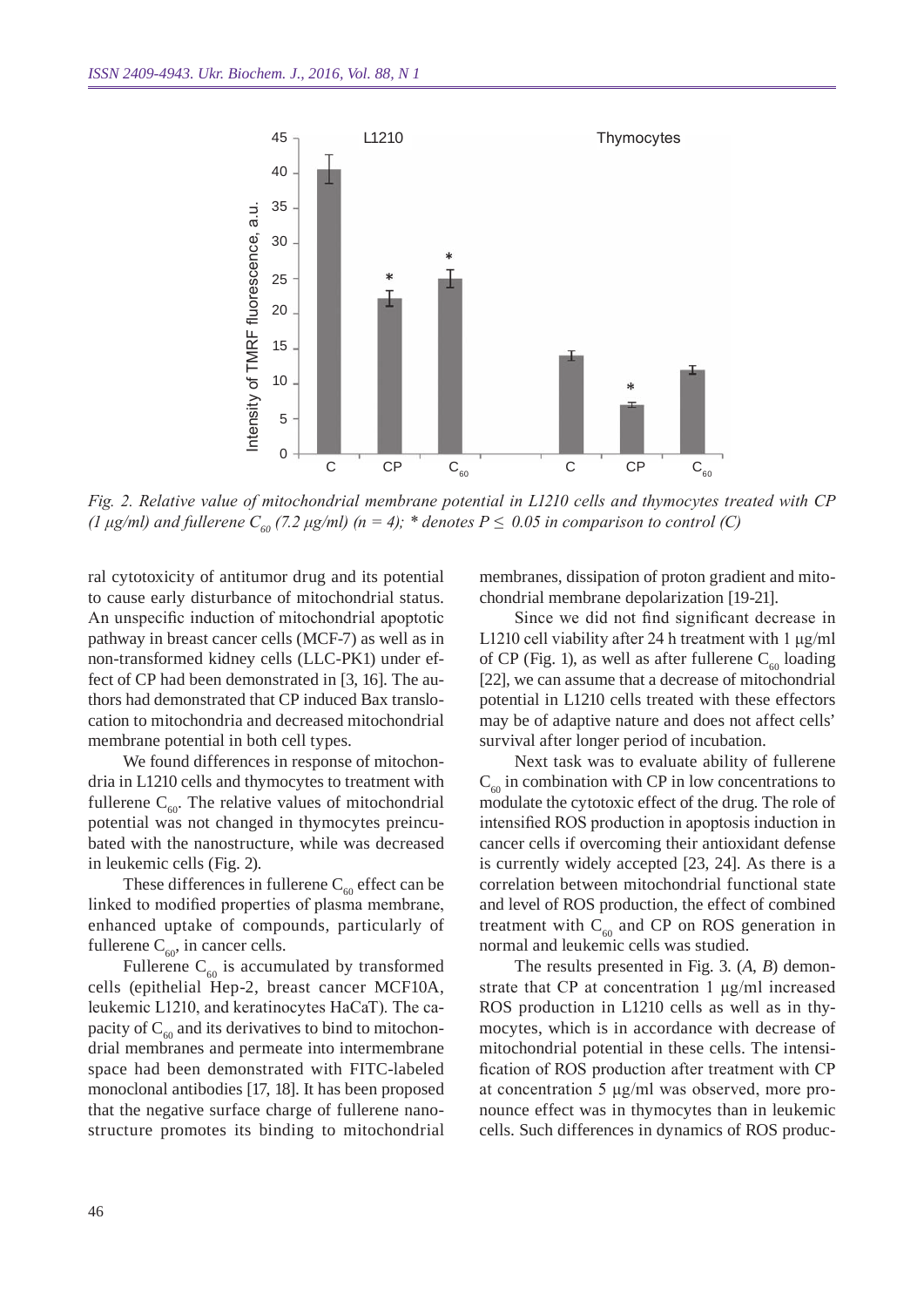

*Fig. 3. The dynamics of ROS production in L1210 cells (A) and thymocytes (B) under effect of fullerene C<sub>60</sub><sup><i>CP*</sup> *and their combination; DCF, dichlorofluorescein (n = 4)*

tion may be due to higher activity of antioxidant enzymes in L1210 cells in comparison to that in thymocytes [25].

The prooxidative effect of CP can be explained by its influence not only upon mitochondria, but also upon endoplasmic reticulum as another extranuclear target. Cisplatin has been demonstrated to cause time-dependent increase of ROS production in HTC116 (colon cancer), MCF-7 (breast cancer), and HeLa (cervix cancer) cells [26-28], presumably due to activation of NADPH-oxidases NOX-1 and NOX-4 [29]. Induction of oxidative stress by CP via inhibition of antioxidant enzymes (superoxide dismutase, catalase, glutathione peroxidase, and glutathione reductase) has been also demonstrated in non-transformed kidney cells (LLC-PK1, RTE) and in hepatocytes [16].

Preincubation with fullerene  $C_{60}$  did not affect ROS production in L1210 cells and in thymocytes, yet it did modulate the prooxidative effect of CP in normal and leukemia cells in opposite directions. In L1210 cells combined treatment with  $C_{60}$  and 1  $\mu$ g/ ml CP is followed by more pronounce intensification of ROS production in comparison to the effect of the drug alone in this dose. We also observed a synergistic effect of fullerene  $C_{60}$  and CP in dose 5  $\mu$ g/ ml on ROS generation in leukemic cells. This effect of combined treatment on ROS production can be connected with ability of fullerene  $C_{60}$  to enhance endocytosis in cancer cells. The metallofullerene in complex with CP has been demonstrated to increase intracellular CP accumulation in human prostate cancer cells by activation of endocytosis, the suppression of which is one of the possible mechanisms of antitumor drug resistance [30].

According to the results presented in Fig. 3 (*B*), in thymocytes fullerene  $C_{60}$  modulates CP-induced ROS production by exhibiting of antioxidant effect. In thymocytes ROS production after combined treatment with fullerene  $C_{60}$  and CP at concentration 1 μg/ml is not higher than in control, and under fullerene with CP in a dose of 5μg/ml is significantly weaker than the effect of the drug alone.

It is supposed that our results on opposite directed effects in thymocytes and L1210 cells after combined treatment is connected with differences in fullerene  $C_{60}$  nanoparticles interaction with plasma membrane, rate of its uptake and distribution inside normal and cancer cells. For instance, we found that incubation of thymocytes with fullerene  $C_{60}$  leads to inhibition of plasma membrane ecto-ATPase activity in thymocytes, but not in MT-4 leukemic cells [17, 31]. It is possible that suppression of CP-induced prooxidative effect by fullerene  $C_{60}$  in thymocytes is due to its accumulation in plasma membrane and adjacent of endoplasmic reticulum. The mechanism underlying the antioxidant activity of  $C_{60}$  is known to be the interaction between ROS and conjugated double bonds system on the surface of  $C_{60}$ , which results in  $e^-$  acceptance, transition of unstable 4n  $\pi$ -electron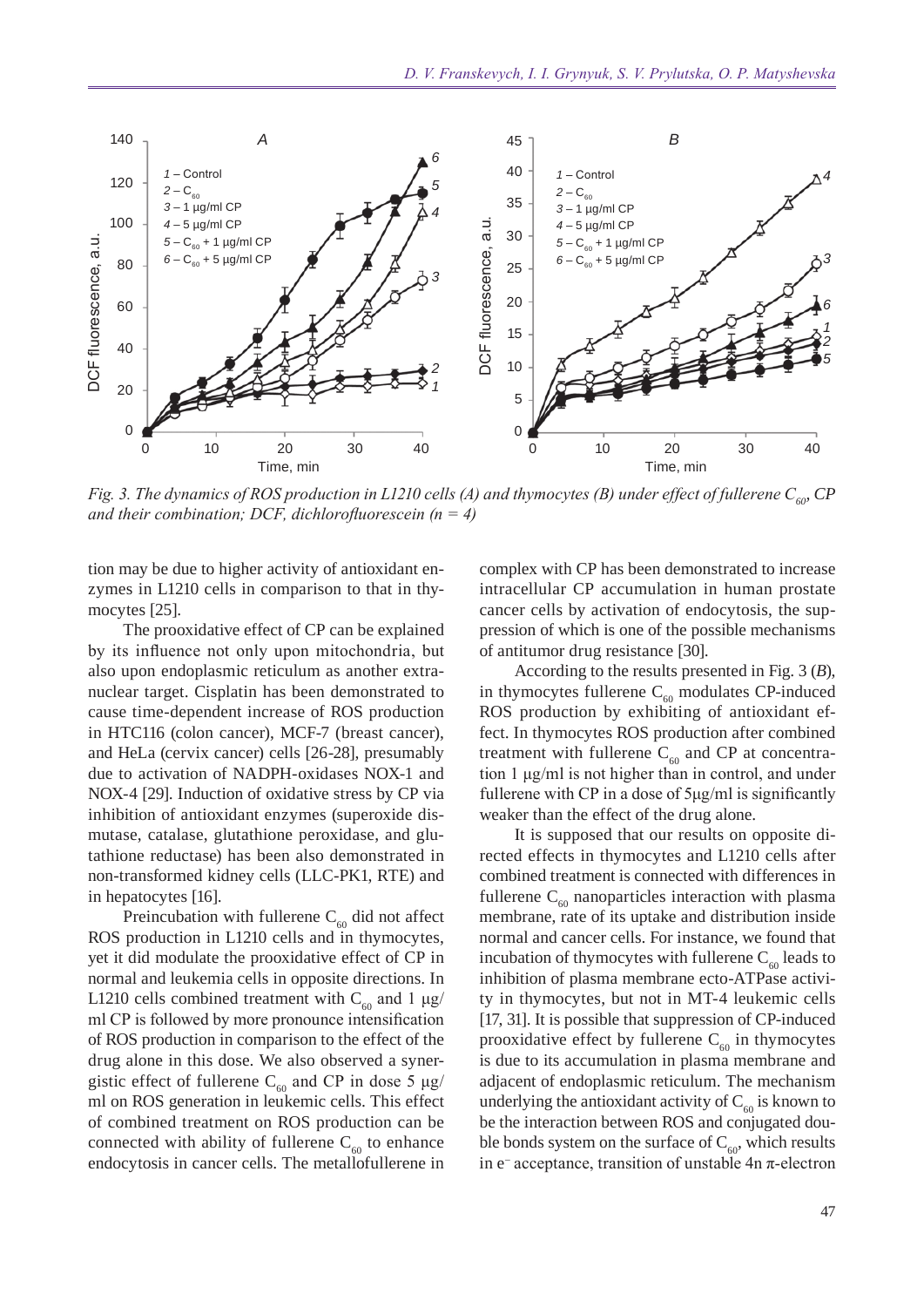system to stable (4n+2) system with production of stable  $C_{60}$  radical. This mechanism may be realized as well if the nanostructure is localized within cellular membranes [32].

The protective effect of fullerene  $C_{60}$  and its derivatives has been confirmed also under hydrogen peroxide treatment of thymocytes [33] and under treatment of non-malignant transformed cells (LLC-PK1, kidney columnar epithelial cells) with anticancer drug [34, 35].

Therefore, our results indicate the possibility of potentiation of CP cytotoxicity in low concentrations against leukemic cells after combined treatment with fullerene  $C_{60}$ . The detected intensification of ROS production in leukemic cells under combined treatment may indicate that fullerene  $C_{60}$  can reinforce extranuclear mechanisms of CP action, leading to induction of cancer cell death. The positive side to this is also a protective effect of fullerene  $C_{\epsilon 0}$  towards CP-induced ROS production in normal cells.

## **Модуляція індукованого цисплатином продукування активних форм кисню фулереном С60 у нормальних та трансформованих лімфоїдних клітинах**

*Д. В. Франскевич, І. І. Гринюк, С. В. Прилуцька, О. П. Матишевська* 

Київський національний університет імені Тараса Шевченка, Україна; e-mail: dashaqq@gmail.com

Досліджено ранні прояви дії протипухлинного препарату цисплатину та його комбінованої дії із представником вуглецевих наноструктур фулереном С<sub>60</sub> на нормальні (тимоцити щура Wistar) та трансформовані (лімфоїдна лейкемія миші L1210) клітини. З використанням флуоресцентних зондів DCFH-DA та TMRE показано, що цисплатин (1 мкг/мл) спричиняв продукування активних форм кисню (АФК) та знижував величину мітохондріального потенціалу в клітинах обох типів. Комбінована обробка цисплатином (1 мкг/мл) та  $C_{60}$  (7,2 мкг/мл) призводила до різноспрямованої модуляції продукування АФК у тимоцитах та клітинах L1210. Індуковане цисплатином продукування АФК у клітинах L1210 посилювалось, тоді як у тимоцитах зменшувалось. Припускається, що

виявлені різноспрямовані ефекти пов'язані з відмінностями в акумуляції та локалізації фулерена С<sub>60</sub> у нормальних та злоякісних клітинах.

К л ю ч о в і с л о в а: цисплатин, фулерен С<sub>602</sub> АФК, мітохондріальний мембранний потенціал, тимоцити, клітини L1210.

### **Модуляция индуцированного цисплатином продуцирования активных форм кислорода фуллереном С60 в нормальных и трансформированных лимфоидных клетках**

*Д. В. Франскевич, И. И. Гринюк, С. В. Прилуцкая, О. П. Матышевская*

Киевський национальный университет имени Тараса Шевченко, Украина; e-mail: dashaqq@gmail.com

Исследованы ранние проявления действия противоопухолевого препарата цисплатина и его комбинированного действия с представителем углеродных наноструктур фуллереном С<sub>60</sub> на нормальные (тимоциты крысы Wistar) и трансформированные (лимфоидная лейкемия мыши L1210) клетки. С использованием флуоресцентных зондов DCFH-DA и TMRE показано, что цисплатин (1 мкг/мл) усиливал продуцирование АФК и снижал величину митохондриального потенциала в клетках обоих типов. Комбинированная обработка клеток цисплатином (1 мкг/ мл) и С<sub>60</sub> (7,2 мкг/мл) приводила к разнонаправленной модуляции продуцирования АФК тимоцитов и клеток L1210. Индуцированное цисплатином продуцирование АФК в клетках L1210 усиливалось, тогда как в тимоцитах ослабевало. Предполагается, что обнаруженные разнонаправленные эффекты связаны с различиями в аккумулировании и локализации фулерена С<sub>60</sub> в нормальных и злокачественных клетках.

К л ю ч е в ы е с л о в а: цисплатин, фуллерен С<sub>60</sub>, АФК, митохондриальный мембранный потенциал, тимоциты, клетки L1210.

#### **References**

1. Cepeda V., Fuertes M. A., Castilla J., Alonso C., Quevedo C., Pérez J. M. Biochemical mechanisms of cisplatin cytotoxicity. *Anticancer Agents Med. Chem.* 2007; 7(1): 3-18.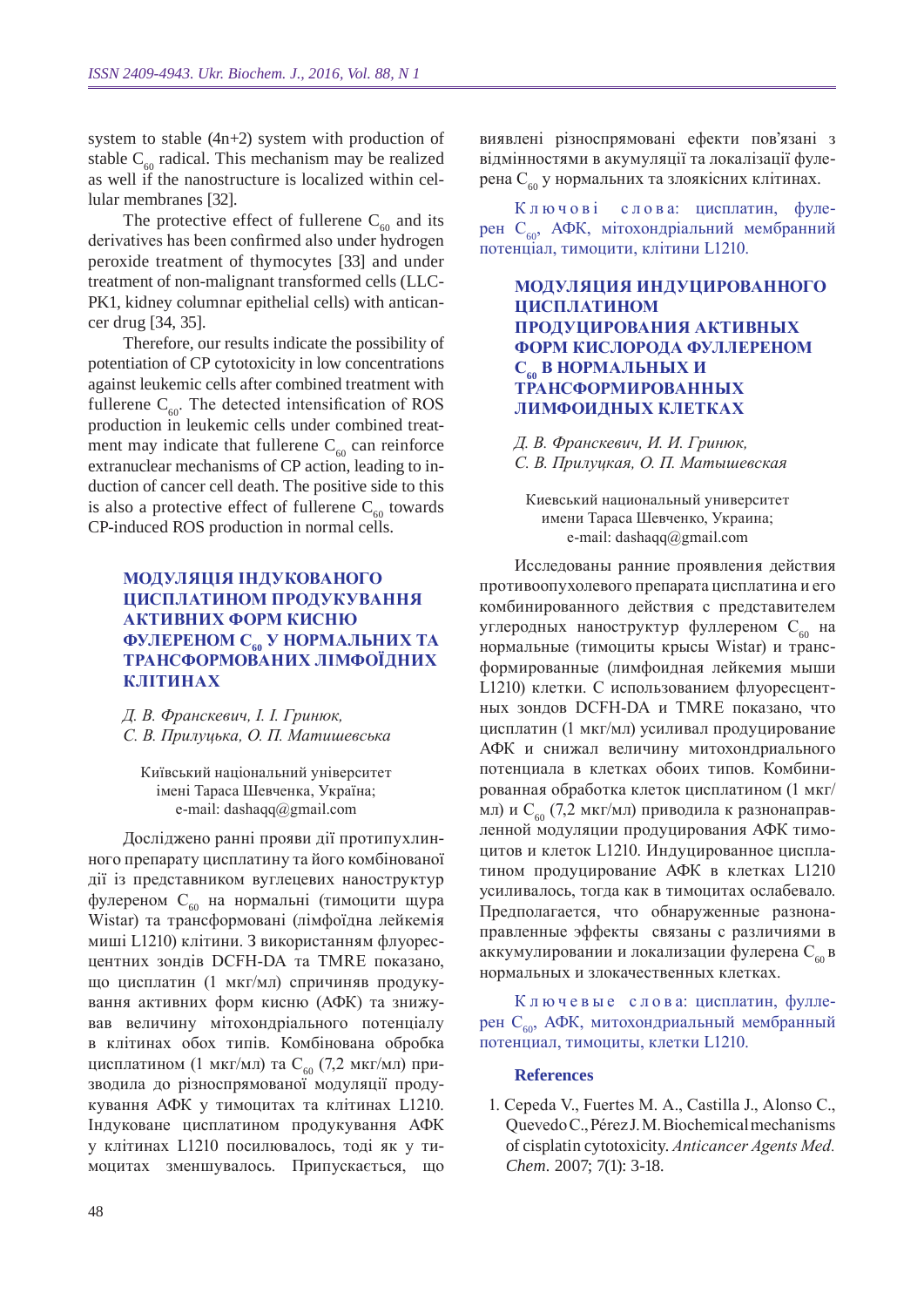- 2. Florea A. M., Büsselberg D. Cisplatin as an antitumor drug: cellular mechanisms of activity, drug resistance and induced side effects. *Cancers.* (Basel). 2011; 3(1): 1351-1371.
- 3. Florea A. M., Büsselberg D. Anti-cancer drugs interfere with intracellular calcium signaling. *Neurotoxicology.* 2009; 30(5): 803-810.
- 4. Gharbi N., Pressac M., Hadchouel M., Szwarc H., Wilson S. R., Moussa F. [60]fullerene is a powerful antioxidant *in vivo* with no acute or subacute toxicity. *Nano Lett.* 2005; 5(12) :2578- 2585.
- 5. Johnston H. J., Hutchison G. R., Christensen F. M., Aschberger K., Stone V. The biological mechanisms and physicochemical characteristics responsible for driving fullerene toxicity. *Toxicol. Sci.* 2010; 114(2): 162-82.
- 6. Mroz P., Tegos G. P., Gali H., Wharton T., Sarna T., Hamblin M. R. Photodynamic therapy with fullerenes. *Photochem. Photobiol. Sci.* 2007; 6(11): 1139-1149.
- 7. Carmichael J., DeGraff W. G., Gazdar A. F., Minna J. D., Mitchell J. B. Evaluation of a tetrazolium-based semiautomated colorimetric assay: assessment of chemosensitivity testing. *Cancer Res.* 1987; 47(4): 936-942.
- 8. Scharff P., Risch K., Carta-Abelmann L., Dmytruk I. M., Bilyi M. M., Golub O. A., Khavryuchenko A. V., Buzaneva E. V., Aksenov V. L., Avdeev M. V., Prylutskyy Yu. I., Durov S. S. Structure of  $C_{60}$  fullerene in water: spectroscopic data. *Carbon.* 2004; 42(5-6): 1203-1206.
- 9. Grynyuk І. І., Prylutska S. V., Slobodyanik N. S., Chunikhin О. Yu., Matyshevska О. P. The aggregate state of C60-fullerene in various media. *Biotechnologia Acta.* 2013; 6(6): 71-76. (In Russian).
- 10. Matyshevska O. P., Palyvoda K. O., Prylutska S. V. Induction of apoptotic leukemic cells death with the use of fullerene  $C_{60}$ . Nanoscale systems and nanomaterials research in Ukraine. Akademperiodiс. 2014: 524-529. (In Russian).
- 11. Myhre O., Andersen J. M., Aarnes H., Fonnum F. Evaluation of the probes 2',7'-dichlorofluorescin diacetate, luminol, and lucigenin as indicators of reactive species formation. *Biochem. Pharmacol.*  2003; 65(10): 1575-1582.
- 12. Scaduto R. C. Jr., Grotyohann L. W. Measurement of mitochondrial membrane potential using fluorescent rhodamine derivatives. *Biophys. J.*  1999; 76(1 Pt 1): 469-477.
- 13. Plohinsky M. A. Mathematical models in biology. M.: Pr. Univ., 1981. 265 p. (In Russian).
- 14. Wen S., Zhu D., Huang P. Targeting cancer cell mitochondria as a therapeutic approach. *Future Med. Chem.* 2013; 5(1): 53-67.
- 15. Forrest M. D. Why cancer cells have a more hyperpolarized mitochondrial membrane potential and emergent prospects for therapy. bioRxiv [Internet]. 2015 Aug. Available from: http://biorxiv.org. content. early. 2015. 08. 21. 025197.full-text.pdf+html.
- 16. Park M. S., De Leon M., Devarajan P. Cisplatin induces apoptosis in LLC-PK1 cells via activation of mitochondrial pathways. *J. Am. Soc. Nephrol.* 2002; 13(4): 858-865.
- 17. Foley S., Crowley C., Smaihi M., Bonfils C., Erlanger B. F., Seta P., Larroque C. Cellular localisation of a water-soluble fullerene derivative. *Biochem. Biophys. Res. Commun.* 2002; 294(1): 116-119.
- 18. Horie M., Nishio K., Kato H., Shinohara N., Nakamura A., Fujita K., Kinugasa S., Endoh S., Yamamoto K., Yamamoto O., Niki E., Yoshida Y., Iwahashi H. *In vitro* evaluation of cellular responses induced by stable fullerene C60 medium dispersion. *J. Biochem.* 2010; 148(3): 289-298.
- 19. Santos S. M., Dinis A. M., Peixoto F., Ferreira L., Jurado A. S., Videira R. A. Interaction of fullerene nanoparticles with biomembranes: from the partition in lipid membranes to effects on mitochondrial bioenergetics. *Toxicol. Sci.* 2014; 138(1): 117-129.
- 20. Chistyakov V. A., Prazdnova E. V., Soldatov A. V., Smirnova Yu. O., Alperovich I. Can  $C_{60}$  fullerene demonstrate properties of mitochondria-targeted antioxidant from the computational point of view? *Int. J. Biol. Biomed. Eng.* 2014; 8: 59-62.
- 21. Drasler B., Drobne D., Sadeghpour A., RappoltM. Fullerene up-take alters bilayer structure and elasticity: A small angle X-ray study. *Chem. Phys. Lipids.* 2015; 188: 46-53.
- 22. Scharff P., Ritter U., Matyshevska O. P., Prylutska S. V., Grynyuk I. I., Golub A. A., Prylutskyy Y. I., Burlaka A. P. Therapeutic reactive oxygen generation. *Tumori.* 2008; 94(2): 278-283.
- 23. Yang Y., Karakhanova S., Werner J., Bazhin A. V. Reactive oxygen species in cancer biology and anticancer therapy. *Curr. Med. Chem.* 2013; 20(30): 3677-3692.